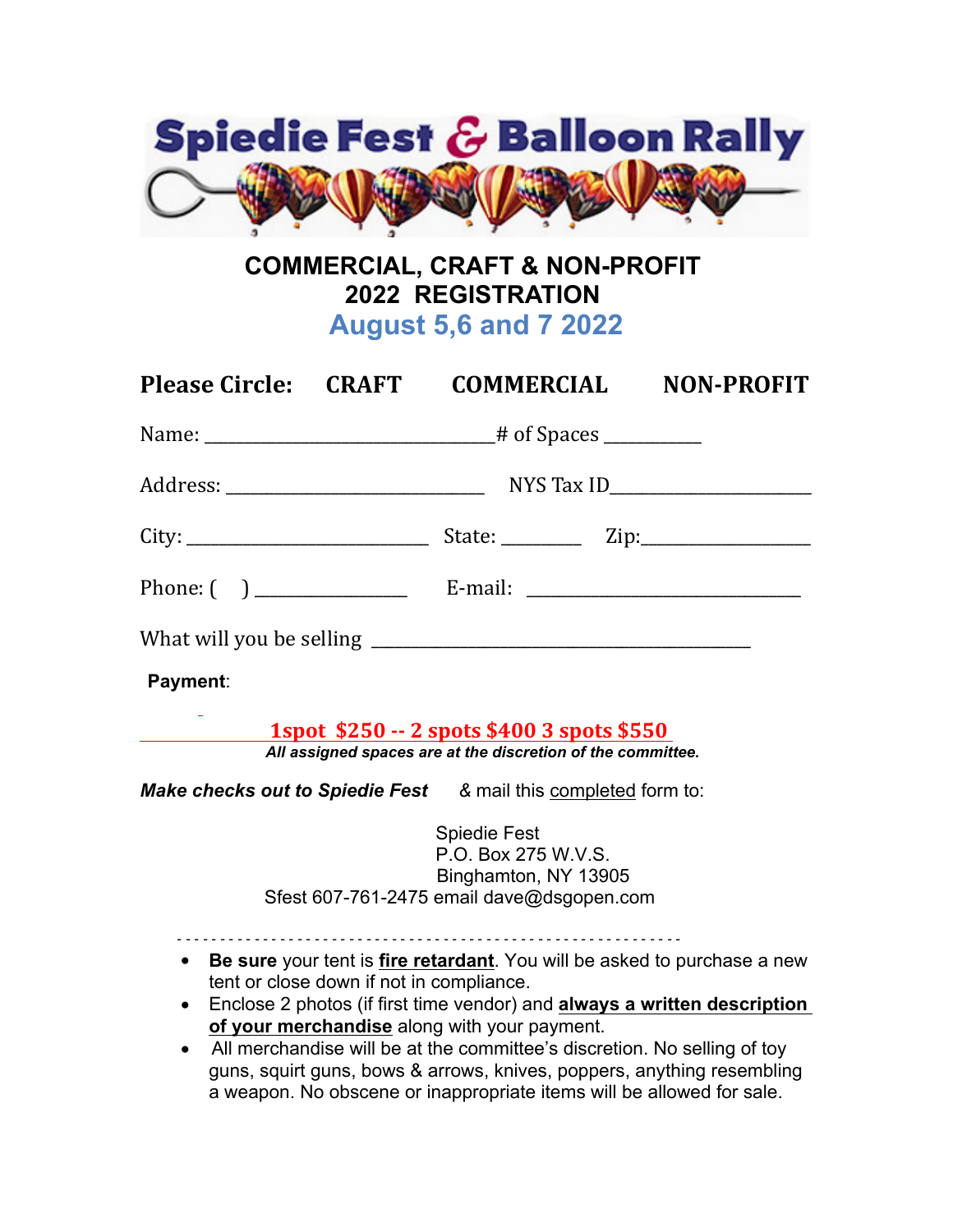- NO POLITICAL ITEMS WILL BE ALLOWED THIS YEAR ( see below )
- **No water bottles, soda, or food may be sold**. The committee reserves the right to ask you to leave the Expo if you do not comply.
- No pets are permitted for the duration of the weekend.
- The committee and Spiedie Fest/Balloon Rally Expo, Inc. are not responsible for thefts, breakage, or other mishaps during or preparing for the show.
- **Set-up will be after 12 noon on Thursday and Friday starting at 7a.m.**
- Applications will be accepted on a first come, first serve, depending on your category.
- Spots are limited to the first 150 applications we accept and receive payment for:

## **We provide:**

**One space approximately 12'x12' to set up display. Newspaper/Radio/TV publicity of the event. One parking permit per leased space**

 **We will have less spots available due to spacing per the State. First paid ( first come first serve ) gets in. Call us at 607-761-2475 with questions.** 

**It was brought to my attention that the Political items are causing way too many problems and to solve that we choose to eliminate all such items, signage, advertising, anything and everything to do with all controversial materials, porn, offensive items. Here is why, most of you know me, We worry about every vendor, we truly do, Karen and I hope you all make a lot of money each year and when attendance is down or it rains we get upset for you. When I heard there were 2 fights last year over a Flag and over political items on all sides, that was enough for us We hold the permit and the right to say if guns or weapons or political items are allowed or not it's simple. Its not worth somebody getting hurt over, its just not. If you have questions as to why PLEASE call at 607-761-2475**